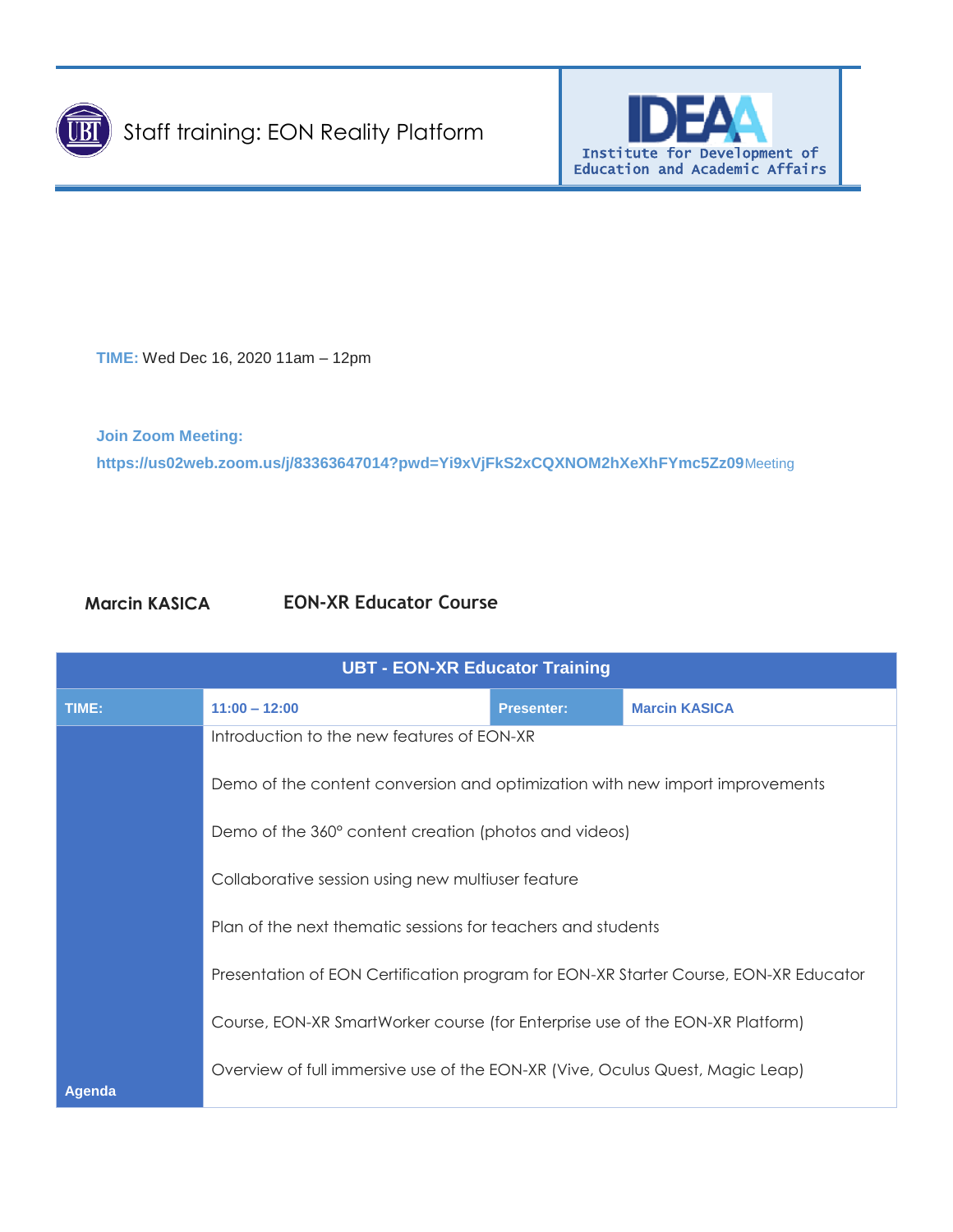| <b>Faculty</b> | Name, surname          | <b>Email</b>                 |
|----------------|------------------------|------------------------------|
| <b>AMD</b>     | <b>Burim Berisha</b>   | burim.berisha@ubt-uni.net    |
|                | <b>Gazmend Ejupi</b>   | gazmend.ejupi@ubt-uni.net    |
|                | Visar Isufi            | visar.isufi@ubt-uni.net      |
| <b>ARK</b>     | <b>Banush Shygeriu</b> | banush.shyqriu@ubt-uni.net   |
|                | Gezim Radoniqi         | gezim.radoniqi@ubt-uni.net   |
|                | Faton Spahiu           | faton.spahiu@ubt-uni.net     |
|                | <b>Bekim Ceko</b>      | bekim.ceko@ubt-uni.net       |
|                | Artan Behluli          | artan.behluli@ubt-uni.net    |
| DI             | <b>Cennet Lika</b>     | cennet.lika@ubt-uni.net      |
|                | Sanelina Sadiki        | sanelina.sadiki@ubt-uni.net  |
|                | Fatmir Azemi           | fatmir.azemi@ubt-uni.net     |
|                | Arbresha Hoxha         | arbresha.hoxha@ubt-uni.net   |
|                | <b>Arton Qorri</b>     | arton.qorri@ubt-uni.net      |
|                | Luan Mulaku            | luan.mulaku@ubt-uni.net      |
|                | Qendrim Kuqi           | qendrim.kuqi@ubt-uni.net     |
|                | <b>Besnik Skenderi</b> | besnik.skenderi@ubt-uni.net  |
|                | Artrit Bytyci          | artrit.bytyqi@ubt-uni.net    |
|                | Drenusha Kryeziu       | drenusha.kryeziu@ubt-uni.net |
| <b>FAR</b>     | <b>Gazmend Temaj</b>   | gazmend.temaj@ubt-uni.net    |
|                | Salih Krasniqi         | salih.krasniqi@ubt-uni.net   |
|                | Gezim Hodolli          | gazmend.temaj@ubt-uni.net    |
| <b>IAM</b>     | <b>Medin Zegiri</b>    | medin.zeqiri@ubt-uni.net     |
|                | Ismet Babaj            | ismet.babaj@ubt-uni.net      |
|                | Maxhun Shehaj          | maxhun.shehaj@ubt-uni.net    |
|                | Naim Krasniqi          | naim.krasniqi@ubt-uni.net    |
|                | <b>Shkelzim Ukaj</b>   | shkelzim.ukaj@ubt-uni.net    |
|                | Lumta Dida             | lumta.dida@ubt-uni.net       |
|                | <b>Berat Durmishi</b>  | berat.durmishi@ubt-uni.net   |
|                | Kujtim Lepaja          | kujtim.lepaja@ubt-uni.net    |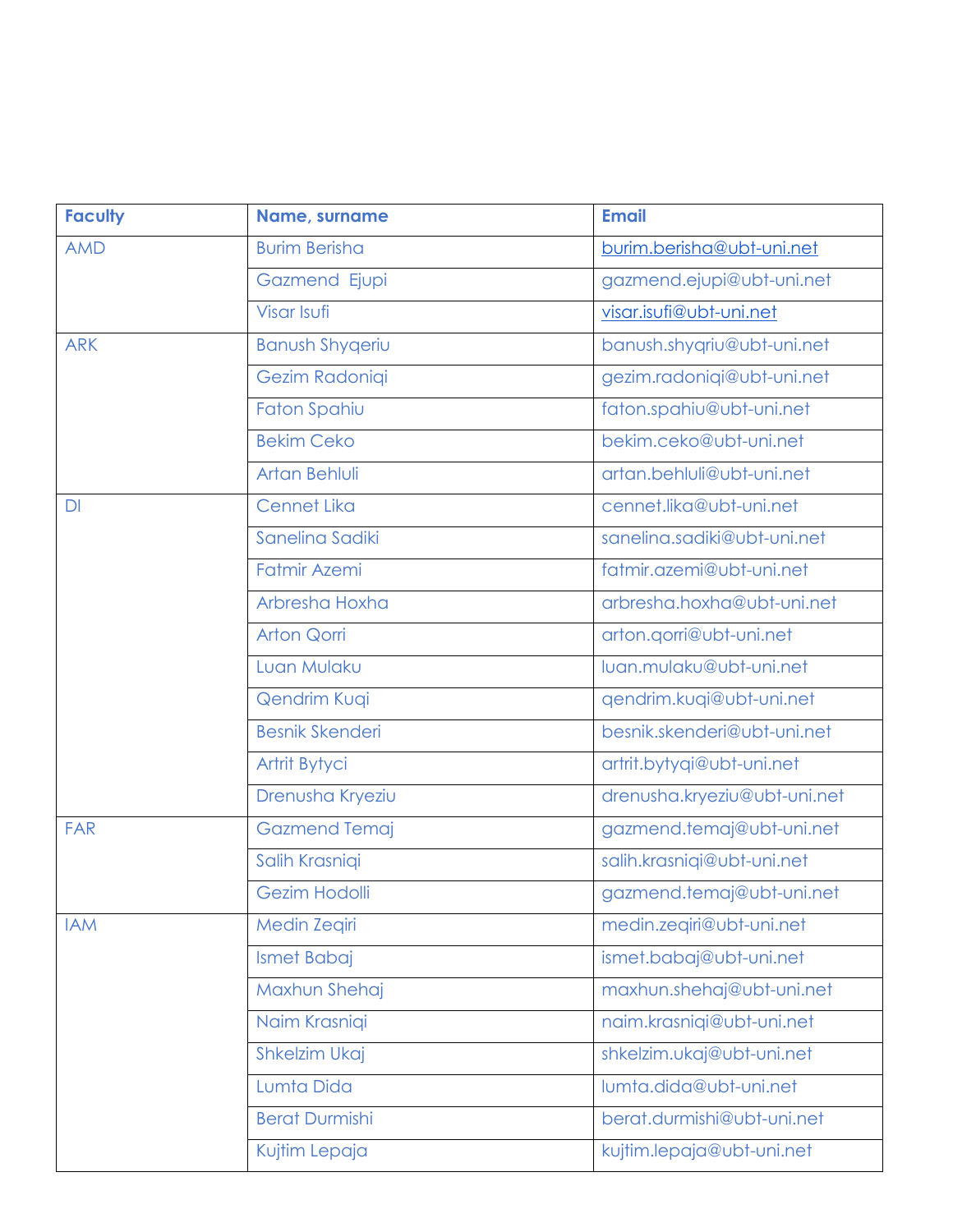|            | Smajl Rizani              | smajl.rizani@ubt-uni.net       |  |
|------------|---------------------------|--------------------------------|--|
| IE         | Kliton Bylykbashi         | kliton.bylykbashi@ubt-uni.net  |  |
|            | Afrim Syla                | afrim.syla@ubt-uni.net         |  |
|            | <b>Besa Veseli</b>        | besa.veseli@ubt-uni.net        |  |
|            | Vehebi Sofiu              | vehebi.sofiu@ubt-uni.net       |  |
|            | <b>Armend Ymeri</b>       | armend.ymeri@ubt-uni.net       |  |
|            | Xhemajl Mehmeti           | xhemajl.mehmeti@ubt-uni.net    |  |
|            | <b>Hazir Cadraku</b>      | hazir.cadraku@ubt-uni.net      |  |
|            | Egzon Bajraktari          | egzon.bajraktari@ubt-uni.net   |  |
|            | Drita Qerimi              | drita.qerimi@ubt-uni.net       |  |
|            | <b>Ines Bula</b>          | ines.bula@ubt-uni.net          |  |
| <b>INF</b> | <b>Fitim Alidema</b>      | fitim.alidema@ubt-uni.net      |  |
|            | Haki Jashari              | haki.jashari@ubt-uni.net       |  |
|            | Pranvera Ibrahimi         | pranvera.ibrahimi@ubt-uni.net  |  |
|            | Shqipe Agushi             | shqipe.agushi@ubt-uni.net      |  |
|            | Abdullah Gruda            | abdullah.gruda@ubt-uni.net     |  |
| INI        | Muhamet Ahmeti            | muhamet.ahmeti@ubt-uni.net     |  |
|            | <b>Visar Krelani</b>      | visar.krelani@ubt-uni.net      |  |
|            | <b>Hysen Ahmeti</b>       | hysen.ahmeti@ubt-uni.net       |  |
|            | <b>Hazir Cadraku</b>      | hazir.cadraku@ubt-uni.net      |  |
|            | Arberesha Kastrati        | arberesha.kastrati@ubt-uni.net |  |
|            | <b>Blerte Retkoceri</b>   | blerte.retkoceri@ubt-uni.net   |  |
| <b>JUR</b> | <b>Englantina Bilalli</b> | eglantina.billalli@ubt-uni.net |  |
| <b>MBE</b> | Fatbardha Qehaja          | fatbardha.qehaja@ubt-uni.net   |  |
|            | Gonxhe Beqiri             | gonxhe.beqiri@ubt-uni.net      |  |
|            | Korab Gashi               | korab.gashi@ubt-uni.net        |  |
|            | <b>Eglantina Bilalli</b>  | eglantina.billalli@ubt-uni.net |  |
|            | <b>Besnik Skenderi</b>    | besnik.skenderi@ubt-uni.net    |  |
|            | <b>Blerton Abazi</b>      | blerton.abazi@ubt-uni.net      |  |
|            | <b>Muhamet Gervalla</b>   | muhamet.gervalla@ubt-uni.net   |  |
|            | Muhamet Avdyli            | muhamet.avdyli@ubt-uni.net     |  |
|            | Ereza Mehmeti             | ereza.mehmeti@ubt-uni.net      |  |
|            | <b>Kastriot Blakaj</b>    | kastriot.blakaj@ubt-uni.net    |  |
|            | <b>Trendeline Haliti</b>  | trendeline.haliti@ubt-uni.net  |  |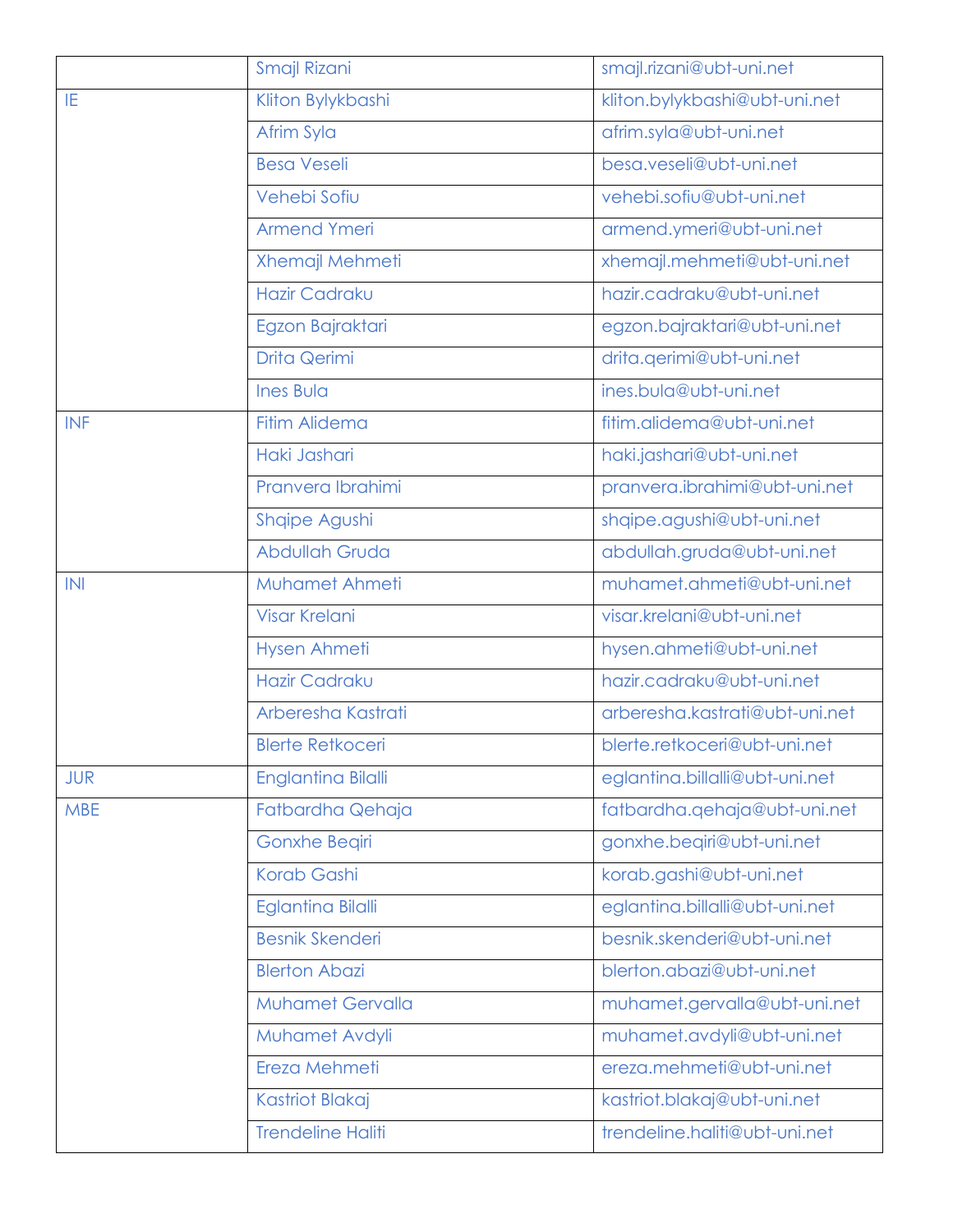|             | Alisa Sadiku            | alisa.sadiku@ubt-uni.net      |  |
|-------------|-------------------------|-------------------------------|--|
| <b>MDM</b>  | Egzon Bajraktari        | egzon.bajraktari@ubt-uni.net  |  |
|             | <b>Tomor Kuci</b>       | tomor.kuci@ubt-uni.net        |  |
|             | <b>Yllnor Kurti</b>     | yllnor.kurti@ubt-uni.net      |  |
|             | Leutrina Pireva         | leutrina.pireva@ubt-uni.net   |  |
|             | Korab Shaqiri           | korab.shaqiri@ubt-uni.net     |  |
|             | Liburn Jupolli          | liburn.jupolli@ubt-uni.net    |  |
|             | Kristina Palokaj        | kristina.palokaj@ubt-uni.net  |  |
|             | <b>Fariz Farizi</b>     | fariz.farizi@ubt-uni.net      |  |
| <b>MEK</b>  | <b>Bertan Karahoda</b>  | bertan.karakoda@ubt-uni.net   |  |
|             | <b>Ylber Limani</b>     | ylber.limani@ubt-uni.net      |  |
|             | <b>Fatmir Azemi</b>     | fatmir.azemi@ubt-uni.net      |  |
|             | <b>Ines Bula</b>        | ines.bula@ubt-uni.net         |  |
|             | Xhemajl Mehmeti         | xhemajl.mehmeti@ubt-uni.net   |  |
|             | Roni Kasemi             | roni.kasemi@ubt-uni.net       |  |
|             | <b>Betim Shabani</b>    | betim.shabani@ubt-uni.net     |  |
|             | Arxhen Jetullahu        | arxhend.jetullahu@ubt-uni.net |  |
|             | Luan Mulaku             | luan.mulaku@ubt-uni.net       |  |
|             | Fidan Smajli            | fidan.smajli@ubt-uni.net      |  |
|             | Saranda Demolli         | saranda.demolli@ubt-uni.net   |  |
| <b>MK</b>   | <b>Bekim Sele</b>       | bekim.sele@ubt-uni.net        |  |
|             | <b>Besnik Skenderi</b>  | besnik.skenderi@ubt-uni.net   |  |
|             | Anisa Rada              | anisa.rada@ubt-uni.net        |  |
| <b>SHKI</b> | <b>Besnik Qehaja</b>    | besnik.gehaja@ubt-uni.net     |  |
|             | Osman Osmani            | o.osmani@ubt-uni.net          |  |
|             | <b>Betim Gashi</b>      | betim.gashi@ubt-uni.net       |  |
|             | Bertan Karahoda         | bkarahoda@ubt-uni.net         |  |
|             | <b>Faton Spahiu</b>     | faton.spahiu@ubt-uni.net      |  |
|             | Edmond Jajaga           | edmond.jajaga@ubt-uni.net     |  |
|             | <b>Blerton Abazi</b>    | blerton.abazi@ubt-uni.net     |  |
| SI          | <b>Muhamet Gervalla</b> | muhamet.gervalla@ubt-uni.net  |  |
|             | Dashmir Istrefi         | dashmir.istrefi@ubt-uni.net   |  |
| <b>STO</b>  | Dugagjin Skokli         | dugagjin.sokoli@ubt-uni.net   |  |
|             | <b>Burim Kiseri</b>     | burim.kiseri@ubt-uni.net      |  |